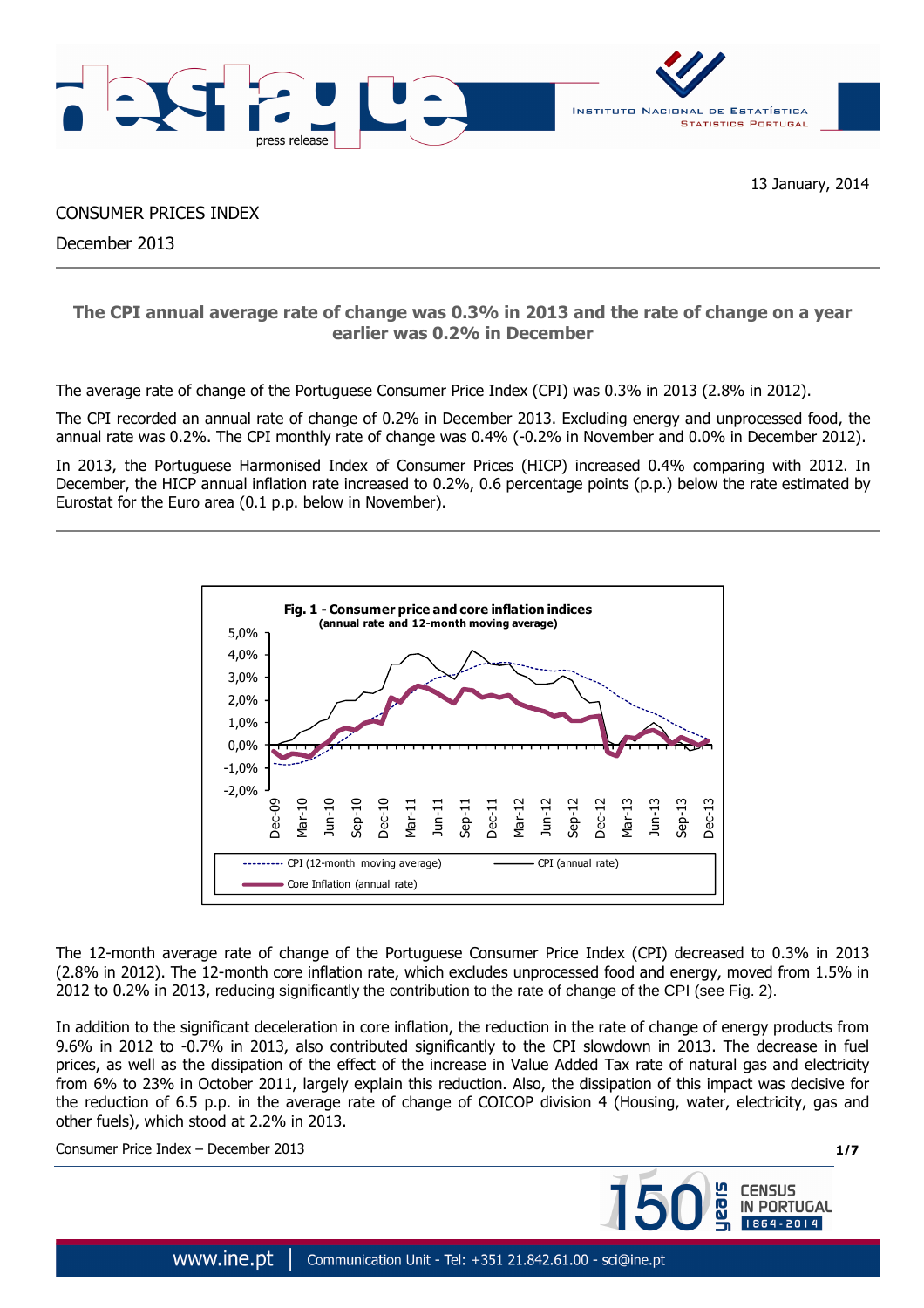

The contribution of unprocessed food was the most significant in 2013, but remained very close to that recorded in 2012.



In December 2013, the annual inflation rate measured by the CPI increased 0.4 p.p. to 0.2%, comparing with the previous month.

The largest upward pressure on the overall annual change rate came from increases in the prices of the COICOP divisions 6 (Health), 2 (Alcoholic beverages and tobacco) and 1 (Food and non-alcoholic beverages).

The annual core inflation rate, measured by the CPI excluding energy and unprocessed food, was 0.2% in December (0.0% in November).

The CPI monthly rate was 0.4% (-0.2% in November 2013 and 0.0% in December 2012). The main upward contribution came from changes in the prices of the COICOP division 7 (Transports). The largest downward pressure came from changes in prices of COICOP division 3 (Clothing and footwear).

In December 2013, the HICP 12-month average rate decreased to 0.4% (0.6% in November 2013).

In November 2013 the Portuguese HICP 12-month average rate was 0.9 p.p. lower than the rate observed for the Euro-area. Accordingly with Eurostat's flash estimate for the whole area<sup>1</sup>, this difference should remain the same in December.

The HICP annual rate of change was 0.2% (0.1% in November 2013). The HICP monthly rate of change was 0.3% (-0.3% and 0.2% respectively in the previous month and in December 2012). In November 2013 the annual rate of change of the Euro area was 0.8 p.p. higher than the annual rate of change of the Portuguese HICP. That difference is estimated to have decreased to 0.6 p.p. in December 2013.

 $\overline{a}$ 

Consumer Price Index – December 2013 **2/7**  $^1$  Estimate for the annual rate of change of the Euro area HICP, published  $07<sup>th</sup>$  January 2014.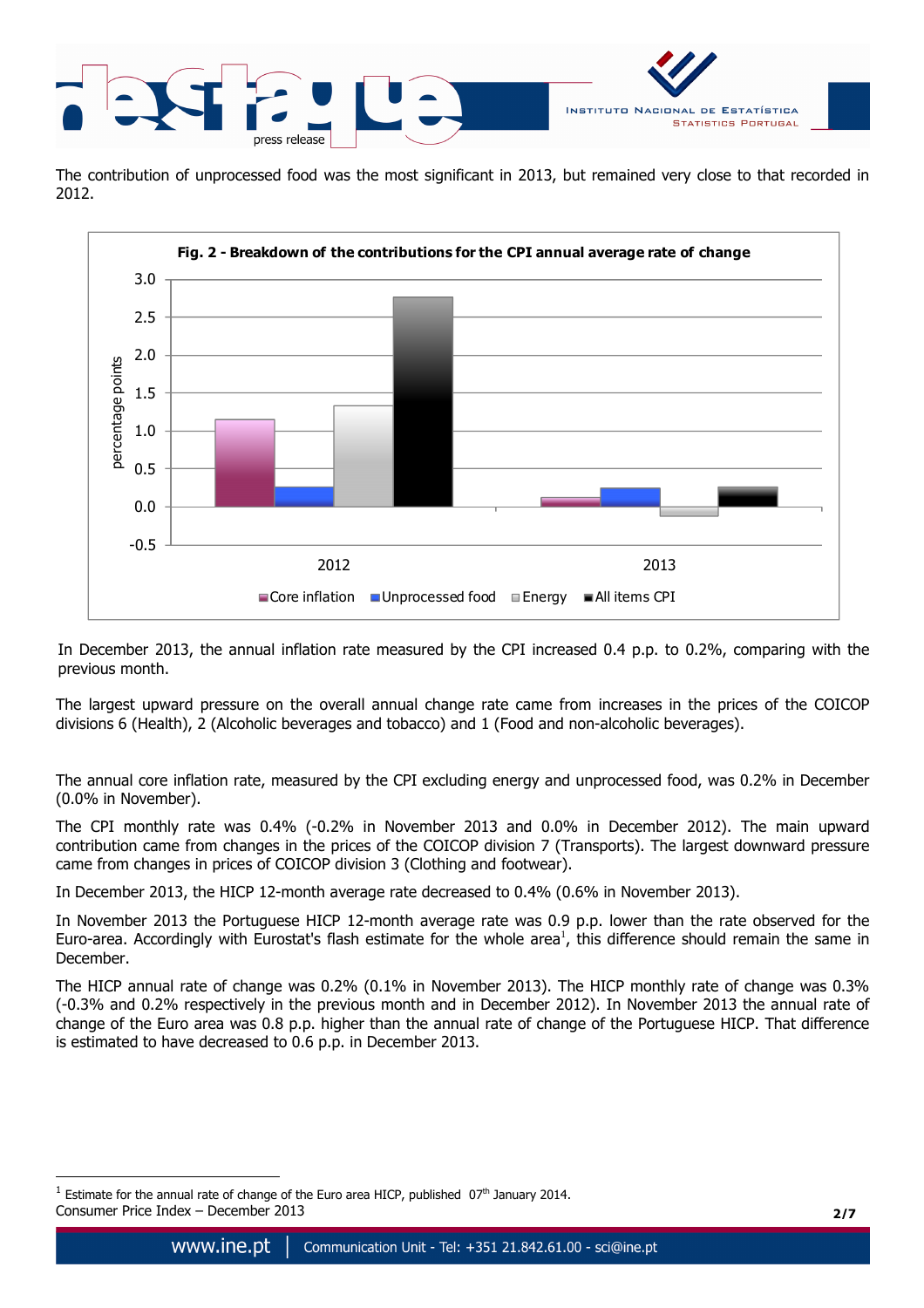



### **Housing Rents**

In December 2013, compared with November 2013, the average value of rents by net area for the whole country increased 0.1% (change rate of 0.2% in the previous month).

The main increase was observed in the Centro region, where the value of rents by net area increased 0.2%. The most relevant decrease was recorded in the Algarve region (-0.2%).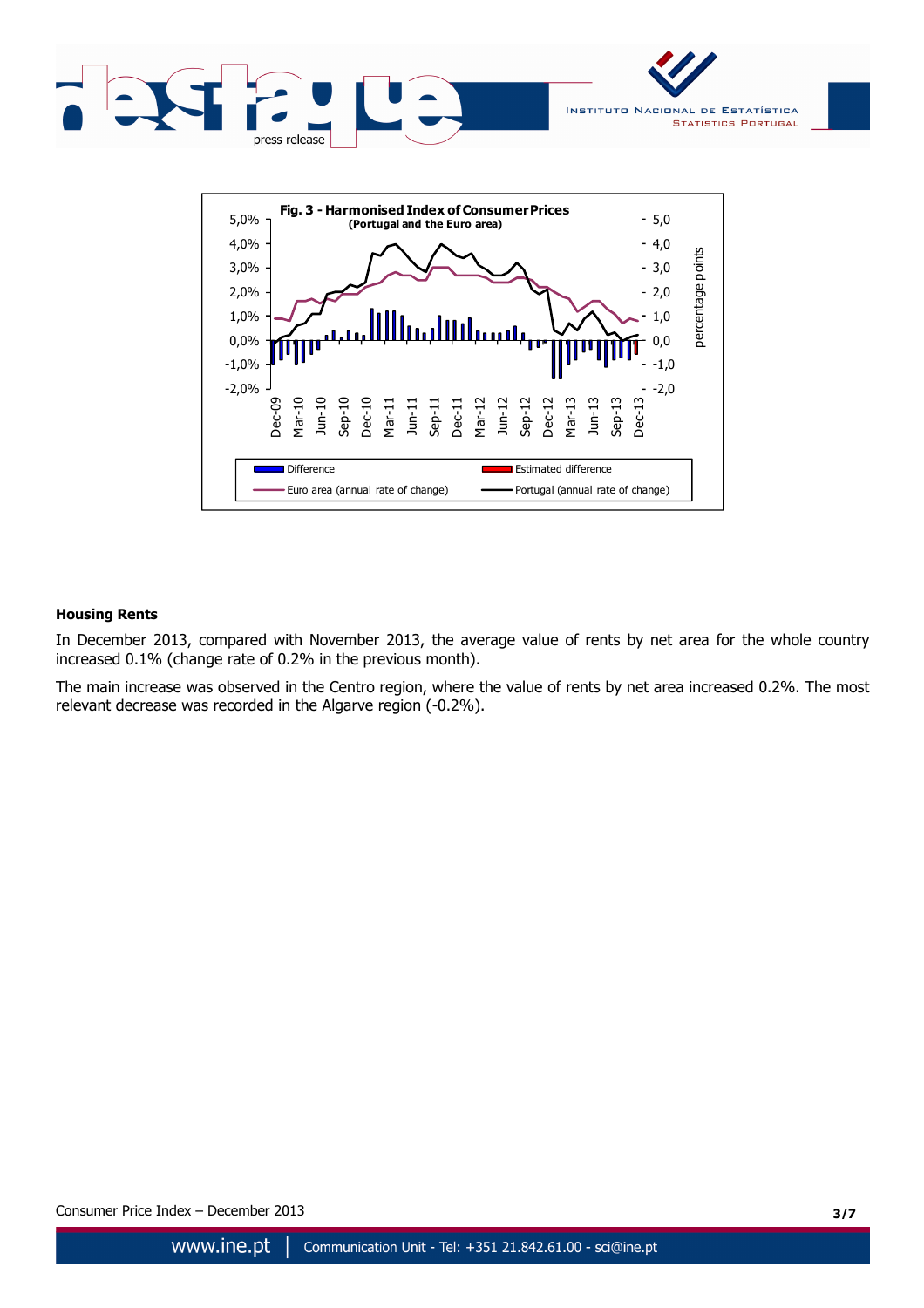



### **Consumer Price Index**

The Consumer Price Index (CPI) measures the change over time of the prices of a certain basket of goods and services bought by a "typical" consumer. The CPI has been designed to capture price changes and not to measure price levels. The CPI 2012=100 weighting structure and the sample of goods and services included in the basket are a result of the combination of three fundamental sources of information recently made available: the 2011 Census, the Household Expenditure Survey 2010/2011 and the final 2010 and preliminary 2011 results of the Portuguese National Accounts. Administrative data at a more detailed level is also used.

From 2013 onwards the CPI will be updated every year in a more effective way with the most recent information on prices and quantities.

The CPI is compiled through the aggregation of seven regional price indexes and the goods and services included in the index are grouped according to the COICOP classification.

#### **Table 1: CPI - COICOP<sup>1</sup> Divisions**

| 01 | Food and non-alcoholic beverages                                      | 07 | Transports                       |
|----|-----------------------------------------------------------------------|----|----------------------------------|
| 02 | Alcoholic beverages and tobacco                                       | 08 | Communications                   |
| 03 | Clothing and footwear                                                 | 09 | Recreation and culture           |
| 04 | Housing, water, electricity, gas and other fuels                      | 10 | Education                        |
| 05 | Furnishings, household equipment and routine maintenance of the house | 11 | Restaurants and hotels           |
| 06 | Health                                                                | 12 | Miscellaneous goods and services |

 $1$ COICOP: Classification Of Individual Consumption by Purpose

#### **Monthly rate**

The monthly rate is the change in the index of a certain month compared with the index of the previous month expressed as a percentage. Although up-to-date, this measure can be affected by seasonal and other effects.

#### **Annual rate**

The annual rate is the change in the index of a certain month compared with the index of the same month in the previous year expressed as a percentage. In the presence of a stable seasonal pattern, seasonal effects do not influence this measure.

#### **12-month average rate**

The 12-month average rate is the change in the average index of one year compared with the average index of the previous year expressed as a percentage. This moving average is less sensitive to transient changes in prices.

#### **Core inflation index (all items CPI excluding unprocessed food and energy products)**

The core inflation index is compiled by excluding the prices of unprocessed food and energy products from the all items CPI. The primary objective of this index is to capture the underlying inflation pressures in the economy.

#### **Harmonised Index of Consumer Prices**

The Harmonised Index of Consumer Prices (HICP) is compiled in each member state of the European Union for the purposes of inflation comparisons across EU countries, as required by the Treaty on European Union'. This index plays an important role as a guideline for the achievement of the European System of Central Banks primary objective: price stability. In 1998, the European Central Bank adopted the HICP as "the most appropriate price measure" for its definition of price stability in the Euro area<sup>2</sup>.

The current HICP (2005 = 100) is produced in each Member State following a harmonized methodology developed by experts in the field of price statistics, under the Eurostat's "Price Statistics Working Group". From the methodological point of view, there are no major differences between the HICP and CPI. However, the different scope of coverage leads to differences in the weighting structure, mainly in Restaurants and hotels. This is mostly an effect of the inclusion of non-residents expenditure ("tourists") in the HICP and the corresponding exclusion from the CPI.

Additional information on the methodology of the HICP can be found on the Eurostat website at http://epp.eurostat.ec.europa.eu/portal/page/portal/hicp/introduction.

 $\frac{1}{2}$  ,  $\frac{1}{2}$  ,  $\frac{1}{2}$  ,  $\frac{1}{2}$  ,  $\frac{1}{2}$  ,  $\frac{1}{2}$  ,  $\frac{1}{2}$  ,  $\frac{1}{2}$  ,  $\frac{1}{2}$  ,  $\frac{1}{2}$  ,  $\frac{1}{2}$  ,  $\frac{1}{2}$  ,  $\frac{1}{2}$  ,  $\frac{1}{2}$  ,  $\frac{1}{2}$  ,  $\frac{1}{2}$  ,  $\frac{1}{2}$  ,  $\frac{1}{2}$  ,  $\frac{1$ 

<sup>1 -</sup> Article 109j and protocol on the convergence criteria referred to in that article.

<sup>2 - &</sup>quot;A stability oriented monetary policy strategy for the ESCB". ECB press notice released on 13 October 1998.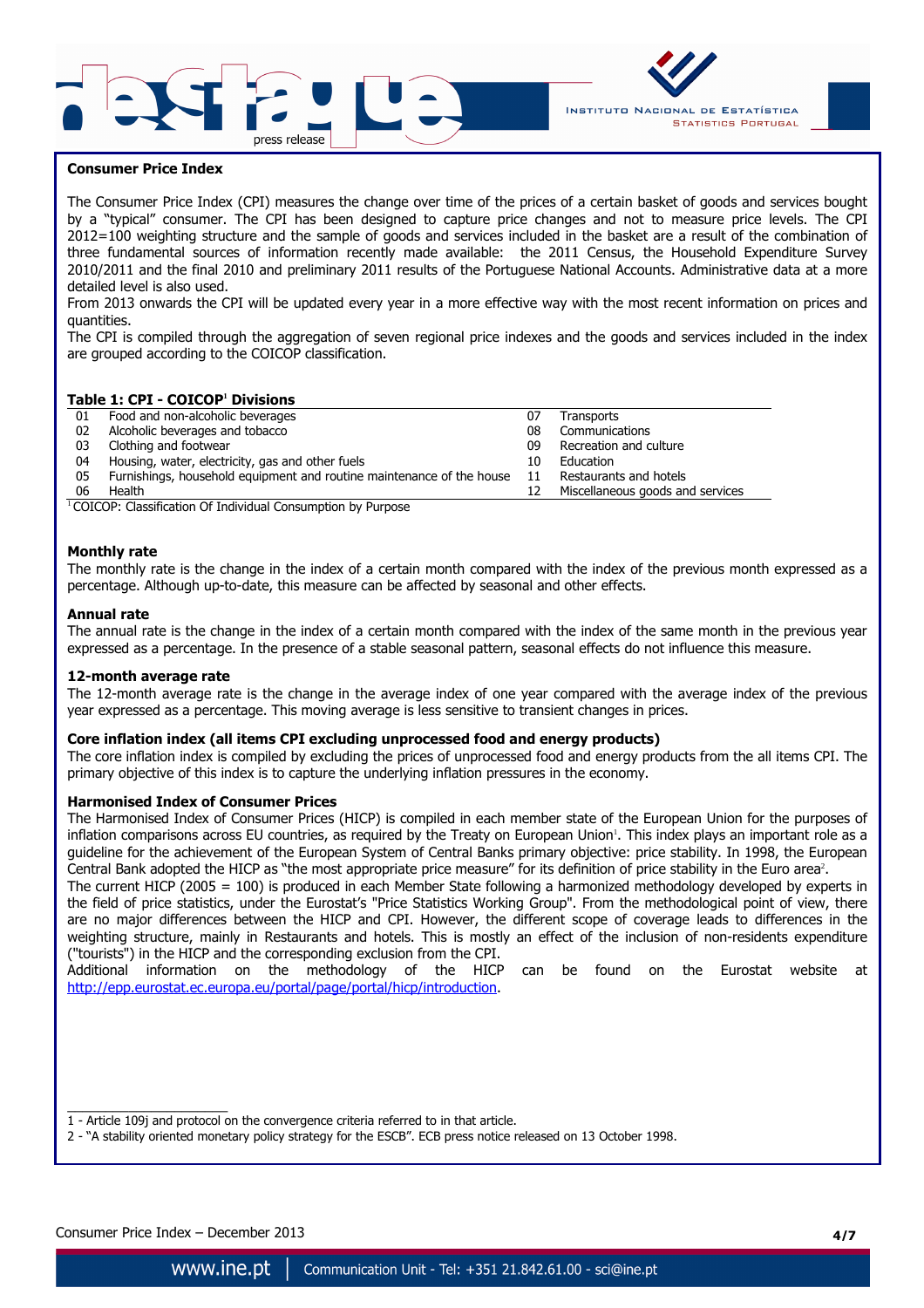



### **Table 2: CPI and HICP 2013 weighting structure**

|    | $COICOP1$ divisions                                                   | <b>CPI</b> | <b>HICP</b> |
|----|-----------------------------------------------------------------------|------------|-------------|
| 01 | Food and non-alcoholic beverages                                      | 196,1      | 191,1       |
| 02 | Alcoholic beverages and tobacco                                       | 35,8       | 35,4        |
| 03 | Clothing and footwear                                                 | 66,6       | 66,2        |
| 04 | Housing, water, electricity, gas and other fuels                      | 92,9       | 89,6        |
| 05 | Furnishings, household equipment and routine maintenance of the house | 63,8       | 62,5        |
| 06 | Health                                                                | 70,2       | 65,1        |
| 07 | Transport                                                             | 143,4      | 144,7       |
| 08 | Communication                                                         | 36,9       | 35,9        |
| 09 | Recreation and culture                                                | 78,6       | 68,5        |
| 10 | Education                                                             | 15,6       | 15,2        |
| 11 | Restaurants and hotels                                                | 94,9       | 123,0       |
| 12 | Miscellaneous goods and services                                      | 105,2      | 102,7       |
| 00 | All items                                                             | 1000.0     | 1000.0      |

<sup>1</sup>COICOP: Classification Of Individual Consumption by Purpose.

### **Presentation of data and rounding rules**

With the release of the January 2013 CPI indices are published with base 100 in the year 2012. Due to rounding procedures, those indices may not reproduce exactly the published rates of change. However, one should bear in mind that the published rates keep unchanged.

In this press release the descriptive analysis is based on values rounded to one decimal.

#### **Next press release**

The January 2013 CPI/HICP will be released on February 12<sup>th</sup> 2014

Consumer Price Index – December 2013 **5/7**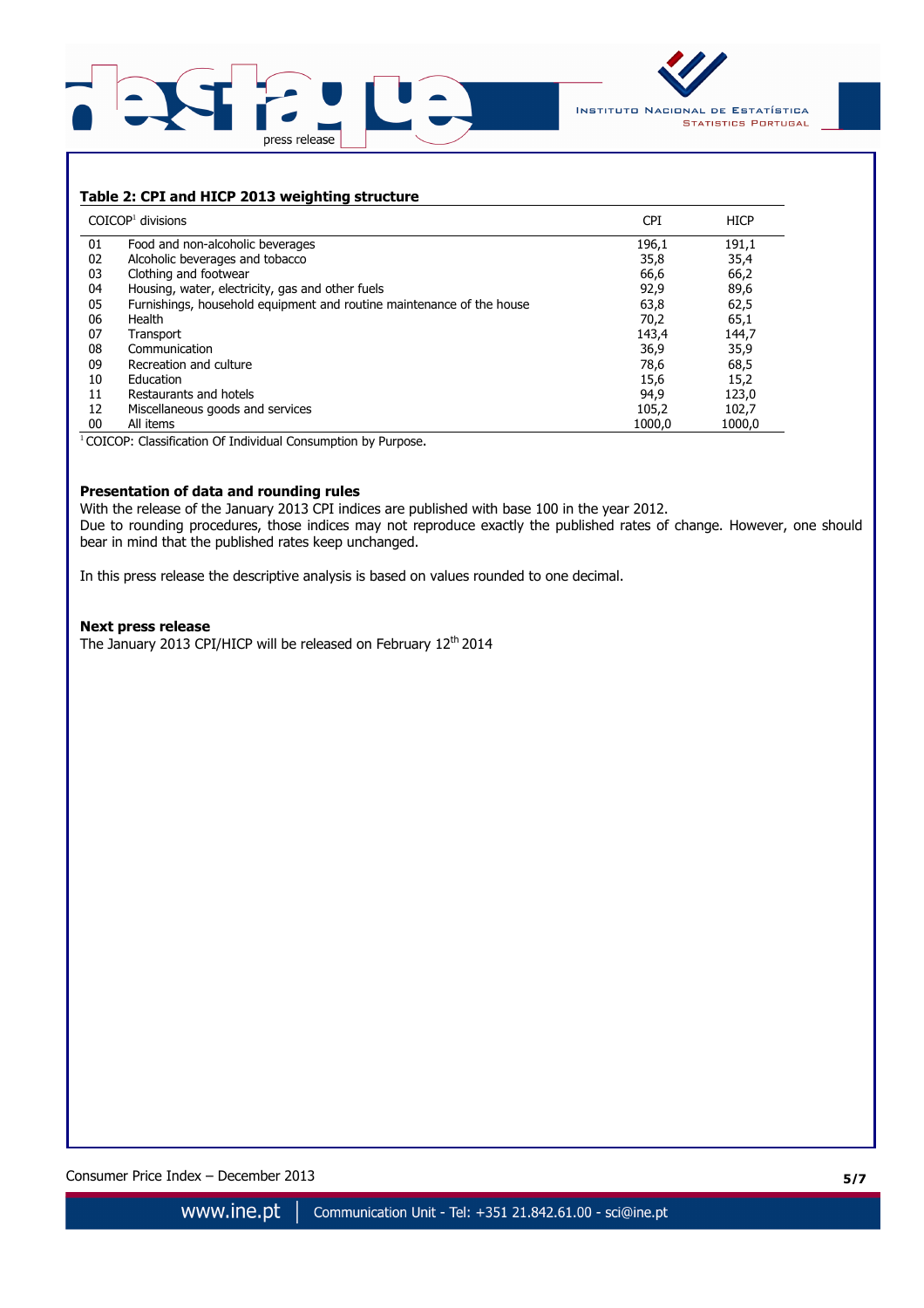

|                 | Index divisions <sup>(1)</sup><br><b>items</b>                       |      |                                                                    |       |         |                 |             |         |         |      |      |         |         |  |  |
|-----------------|----------------------------------------------------------------------|------|--------------------------------------------------------------------|-------|---------|-----------------|-------------|---------|---------|------|------|---------|---------|--|--|
|                 | 03<br>04<br>05<br>06<br>07<br>10<br>11<br>12<br>01<br>02<br>08<br>09 |      |                                                                    |       |         |                 |             |         |         |      |      |         |         |  |  |
|                 | Annual average rate                                                  |      |                                                                    |       |         |                 |             |         |         |      |      |         |         |  |  |
| 2011            | 2.10                                                                 | 7.94 | $-3.93$                                                            | 6.66  | 1.17    | 4.46            | 8.90        | 2.99    | 0.96    | 2.05 | 1.41 | 1.79    | 3.65    |  |  |
| 2012            | 3.20                                                                 | 4.74 | $-5.24$                                                            | 8.72  | $-0.47$ | 0.35            | 3.27        | 0.46    | 0.91    | 1.50 | 4.47 | 1.11    | 2.77    |  |  |
| 2013            | 1.94                                                                 | 4.05 | $-3.31$                                                            | 2.15  | $-0.51$ | 1.49            | $-2.32$     | 0.45    | 0.41    | 1.18 | 1.65 | $-0.61$ | 0.27    |  |  |
|                 |                                                                      |      |                                                                    |       |         |                 | Annual rate |         |         |      |      |         |         |  |  |
| 2011 December   | 2.20                                                                 | 5.59 | $-3.80$                                                            | 9.90  | 0.97    | 7.46            | 6.06        | 2.23    | 0.50    | 1.74 | 1.20 | 1.52    | 3.61    |  |  |
| 2012 January    | 3.32                                                                 | 4.48 | $-3.59$                                                            | 9.57  | $-0.03$ | 5.85            | 4.50        | 0.34    | $-0.41$ | 1.63 | 3.36 | 1.70    | 3.51    |  |  |
| February        | 3.44                                                                 | 2.45 | $-2.73$                                                            | 9.61  | $-0.39$ | 4.19            | 5.14        | 0.12    | 0.45    | 1.60 | 4.01 | 1.75    | 3.60    |  |  |
| March           | 2.92                                                                 | 4.43 | $-5.97$                                                            | 9.77  | $-0.34$ | 3.47            | 4.70        | 0.31    | $-0.14$ | 1.58 | 3.79 | 1.29    | 3.15    |  |  |
| April           | 2.83                                                                 | 4.81 | $-5.89$                                                            | 9.90  | $-0.25$ | 2.41            | 3.69        | 0.25    | 0.44    | 1.56 | 4.27 | 1.44    | 3.01    |  |  |
| May             | 2.64                                                                 | 4.89 | $-5.47$                                                            | 10.04 | $-0.22$ | 0.67            | 2.72        | $-0.07$ | $-0.04$ | 1.55 | 4.65 | 1.41    | 2.70    |  |  |
| June            | 3.34                                                                 | 4.72 | $-5.31$                                                            | 10.04 | $-0.60$ | $-0.15$         | 2.31        | 0.73    | 0.50    | 1.52 | 4.62 | 1.27    | 2.71    |  |  |
| July            | 4.04                                                                 | 5.78 | $-5.00$                                                            | 10.35 | $-0.80$ | $-2.06$         | 2.10        | 0.47    | 0.89    | 1.52 | 4.98 | 0.85    | 2.77    |  |  |
| August          | 3.27                                                                 | 5.22 | $-4.30$                                                            | 10.47 | $-0.55$ | $-2.03$         | 3.84        | 0.50    | 1.33    | 1.42 | 5.08 | 1.04    | 3.08    |  |  |
| September       | 2.93                                                                 | 5.14 | $-7.35$                                                            | 10.85 | $-0.75$ | $-1.80$         | 3.78        | 0.67    | 2.17    | 1.48 | 4.87 | 0.94    | 2.88    |  |  |
| October         | 3.18                                                                 | 5.18 | $-5.79$                                                            | 4.88  | $-0.62$ | $-2.23$         | 3.27        | 0.69    | 1.87    | 1.33 | 4.76 | 0.60    | 2.13    |  |  |
| November        | 3.29                                                                 | 4.92 | $-5.59$                                                            | 4.81  | $-0.65$ | $-2.00$         | 1.64        | 0.69    | 2.05    | 1.43 | 4.72 | 0.67    | 1.89    |  |  |
| December        | 3.21                                                                 | 4.79 | $-4.84$                                                            | 5.02  | $-0.45$ | $-1.77$         | 1.67        | 0.78    | 1.81    | 1.42 | 4.53 | 0.36    | 1.92    |  |  |
| 2013 January    | 2.29                                                                 | 5.00 | $-5.19$                                                            | 3.60  | $-0.41$ | $-3.01$         | $-1.42$     | $-1.45$ | 2.08    | 1.44 | 2.15 | $-0.36$ | 0.17    |  |  |
| February        | 2.00                                                                 | 5.12 | $-4.94$                                                            | 3.48  | $-0.25$ | $-1.68$         | $-1.60$     | $-0.41$ | 0.92    | 1.41 | 1.60 | $-0.34$ | $-0.03$ |  |  |
| March           | 2.15                                                                 | 4.46 | $-4.53$                                                            | 3.11  | $-0.24$ | $-0.83$         | $-1.96$     | $-0.58$ | 1.60    | 1.44 | 1.81 | $-0.02$ | 0.45    |  |  |
| April           | 2.02                                                                 | 3.74 | $-3.63$                                                            | 2.67  | $-0.21$ | 0.14            | $-4.38$     | 0.15    | 1.44    | 1.45 | 1.95 | 0.07    | 0.18    |  |  |
| May             | 3.10                                                                 | 4.06 | $-3.55$                                                            | 2.42  | $-0.41$ | 2.04            | $-3.42$     | 0.50    | 0.88    | 1.49 | 2.31 | 0.00    | 0.71    |  |  |
| June            | 2.84                                                                 | 3.98 | $-3.40$                                                            | 2.20  | $-0.13$ | 2.57            | $-1.52$     | 0.53    | 0.83    | 1.49 | 2.18 | $-0.10$ | 0.98    |  |  |
| July            | 2.45                                                                 | 2.61 | $-1.23$                                                            | 1.99  | $-0.33$ | 2.97            | 0.05        | 0.80    | 0.08    | 1.49 | 1.88 | $-1.26$ | 0.76    |  |  |
| August          | 2.94                                                                 | 3.30 | $-2.86$                                                            | 1.84  | $-0.73$ | 3.47            | $-1.77$     | 0.78    | $-0.63$ | 1.47 | 2.04 | $-1.48$ | 0.15    |  |  |
| September       | 1.90                                                                 | 3.51 | $-2.12$                                                            | 1.44  | $-0.54$ | 3.53            | $-3.68$     | 0.85    | $-0.07$ | 1.45 | 1.56 | $-1.02$ | 0.12    |  |  |
| October         | 0.48                                                                 | 4.15 | $-2.80$                                                            | 1.09  | $-0.76$ | 3.19            | $-4.05$     | 1.14    | $-0.49$ | 0.39 | 1.11 | $-0.98$ | $-0.25$ |  |  |
| November        | 0.53                                                                 | 4.48 | $-3.08$                                                            | 1.13  | $-0.96$ | 3.00            | $-3.47$     | 1.57    | $-0.68$ | 0.33 | 0.70 | $-0.99$ | $-0.15$ |  |  |
| December        | 0.61                                                                 | 4.27 | $-2.65$                                                            | 0.94  | $-1.10$ | 3.00            | $-0.54$     | 1.55    | $-1.03$ | 0.31 | 0.55 | $-0.81$ | 0.20    |  |  |
| <b>Symbols:</b> | f.<br>estimated                                                      |      | Po provisional                                                     |       |         | x not available |             |         |         |      |      |         |         |  |  |
| Note:           |                                                                      |      | (1) The names of the divisions are given in the explanatory notes. |       |         |                 |             |         |         |      |      |         |         |  |  |
| Source:         | <b>INE - Portugal</b>                                                |      |                                                                    |       |         |                 |             |         |         |      |      |         |         |  |  |

## CPI rate of change (index division and all items CPI)

Consumer Price Index December 2013 **6/7**

**INSTITUTO NACIONAL DE ESTATÍSTICA** 

**STATISTICS PORTUGAL**